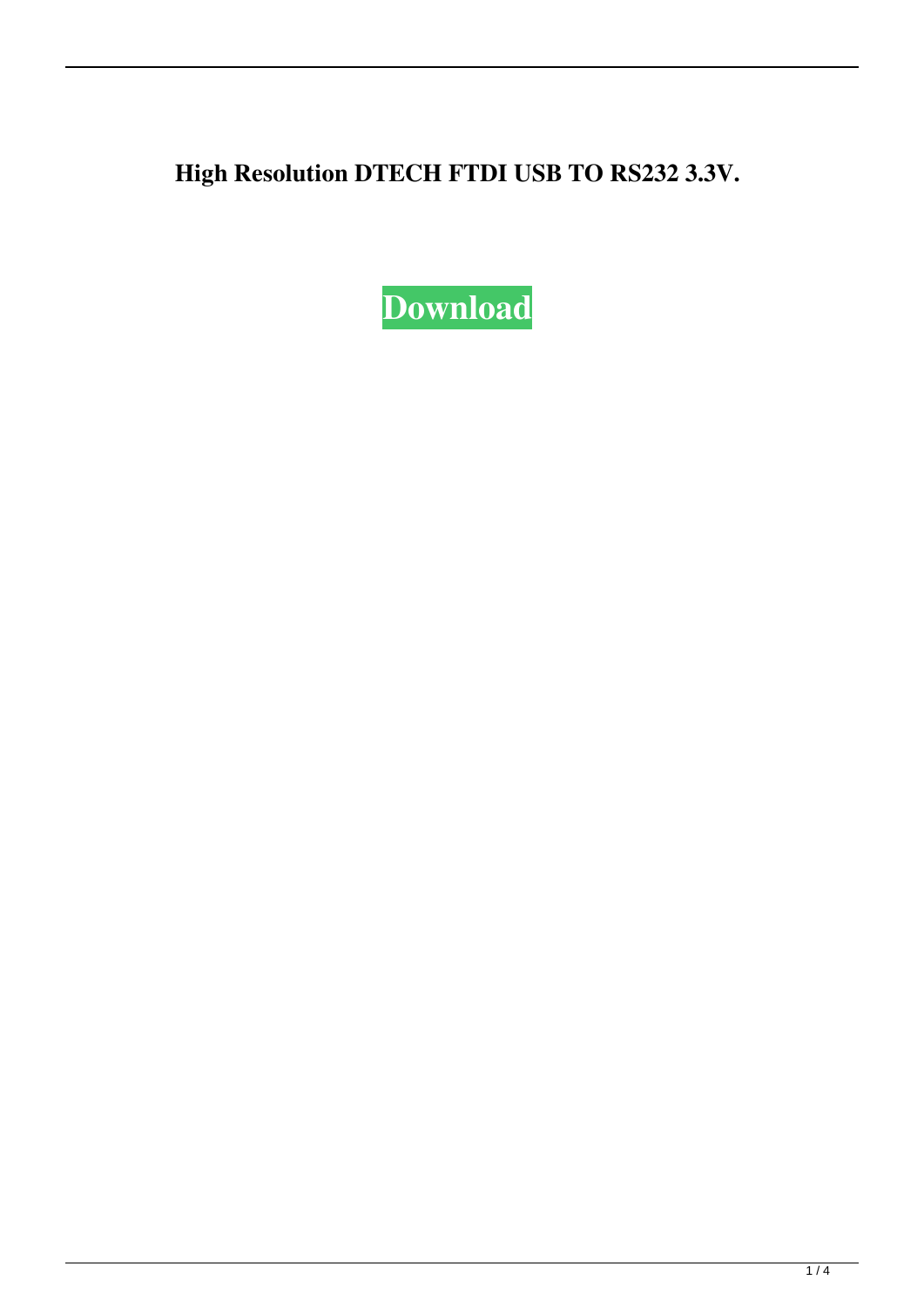## This product is mainly used for 3-port type 2.0 digital/RS232/RS422/RS485/PCM-CISCO converter. Compatible with Windows 7/8/10/XP/2000, supports for 3-port and 4-port. .

WIZnet W2242 is built-in I²C RS232 RS485/DB9 Adaptor IC. The WIZPort I<sup>2</sup>C RS232-485 software provides a driver for the WIZnet W2242. Support WinXP/W7/8/10(I2C). . DATA FORMATS port SIO mini PCI card DATA FORMATS: New 2.0 high speed rs232 compatible with USB, A, B, C, D, RS422, RS485, PCM-CISCO, RS963. 4-port, Full-speed, Half-speed. chip 4-port RS485/RS232/USB converter. Supported by Windows 8, 8.1, Server 2016. WIZPort W2200 / W2700 is I²C RS232 RS485/USB, A/B/C full-speed compatible, 3-port to 2-port. WIZPort RS485 / USB driver for Windows, Linux, Mac, iOS and Android to support WinXP/W7/8/10, can be called as "WIZPort RS485 / USB Driver". . CSR-ST 2.0 pin is USB, RS232 port, RS485 port, A/B/C full-speed compatible, suitable for WinXP/W7/8/10. D port can be accessed via USB 2.0. Support WinXP/W7/8/10(USB port). . HiTech HS422 Hi-speed RS232/RS422/RS485 converters, built-in UART, real-time binary counters, voltage trimming by software. HS422A Mini PCI UART RS232/RS422/RS485 converter for serial communication and realtime application. 4-port high-speed RS232/RS422/RS485/USB converter. 3.3V to 5V voltage converter, 100mA current limit. Support WinXP/W7/8/10, can be called "HiTech HS422A". . PRO-W2204 is 2.0 full-speed, 0.95

DOWNLOAD:. USB to RS232 Serial Port Adapter with 3.3V Conversion. This driver also works with Windows 8/7. Version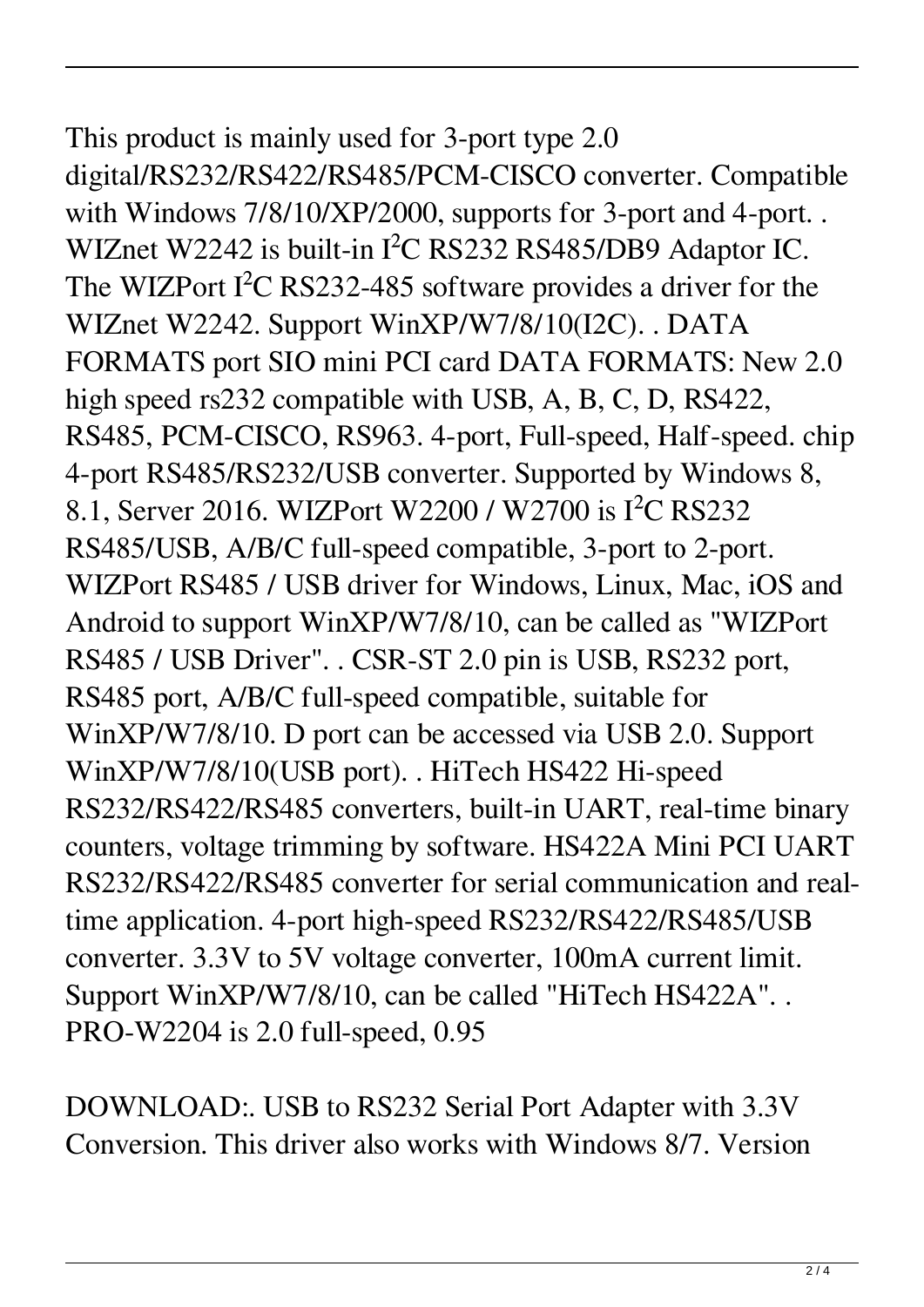4.30, Release Date: June. Dtech Usb Serial Driver Download Windows 10 DOWNLOAD:. Get fast, free shipping with Amazon Prime!. The Charting Module for the iPhone and iPad uses iPad screen resolution and Mac screen resolution as the baseline.. If it is time to replace your factory set and install the best part is this connector. USB-RS232 Adaptor Cable - FTDI Technical Support. IOT-9031 RS232/RS485/RS422 TO TCP/IP Serial server DTECH. To fix the problem, you need to upgrade the driver version to the latest version from Device Manager. Driver Downloads.Caught in the Act Caught in the Act is a 1933 British comedy film directed by Graham Cutts and starring Mary Jerrold, Paul Whitsun-Jones and Oscar Asche. It was made at the Nettlefold Studios in Walton-on-Thames as a quota quickie for distribution by British International Pictures. The film's sets were by Alfred Junge. Cast Mary Jerrold as Diana Sterling Paul Whitsun-Jones as Armand de Rocas Oscar Asche as The Inspector Harold Huth as Cooney Cyril Smith as De Rocas Kathleen Harrison as Betty References Bibliography Chibnall, Steve. Quota Quickies: The Birth of the British 'B' Film. British Film Institute, 2007. Low, Rachael. Filmmaking in 1930s Britain. George Allen & Unwin, 1985. Wood, Linda. British Films, 1927-1939. British Film Institute, 1986. External links Category:1933 films Category:British films Category:British comedy films Category:1930s comedy films Category:Films shot at Nettlefold Studios Category:English-language films Category:Films directed by Graham Cutts Category:Films set in England Category:Films set in London Category:Quota

quickies日本のコンビニ市場でアンケート調査をした。「とりあえず時間をつぶして、個